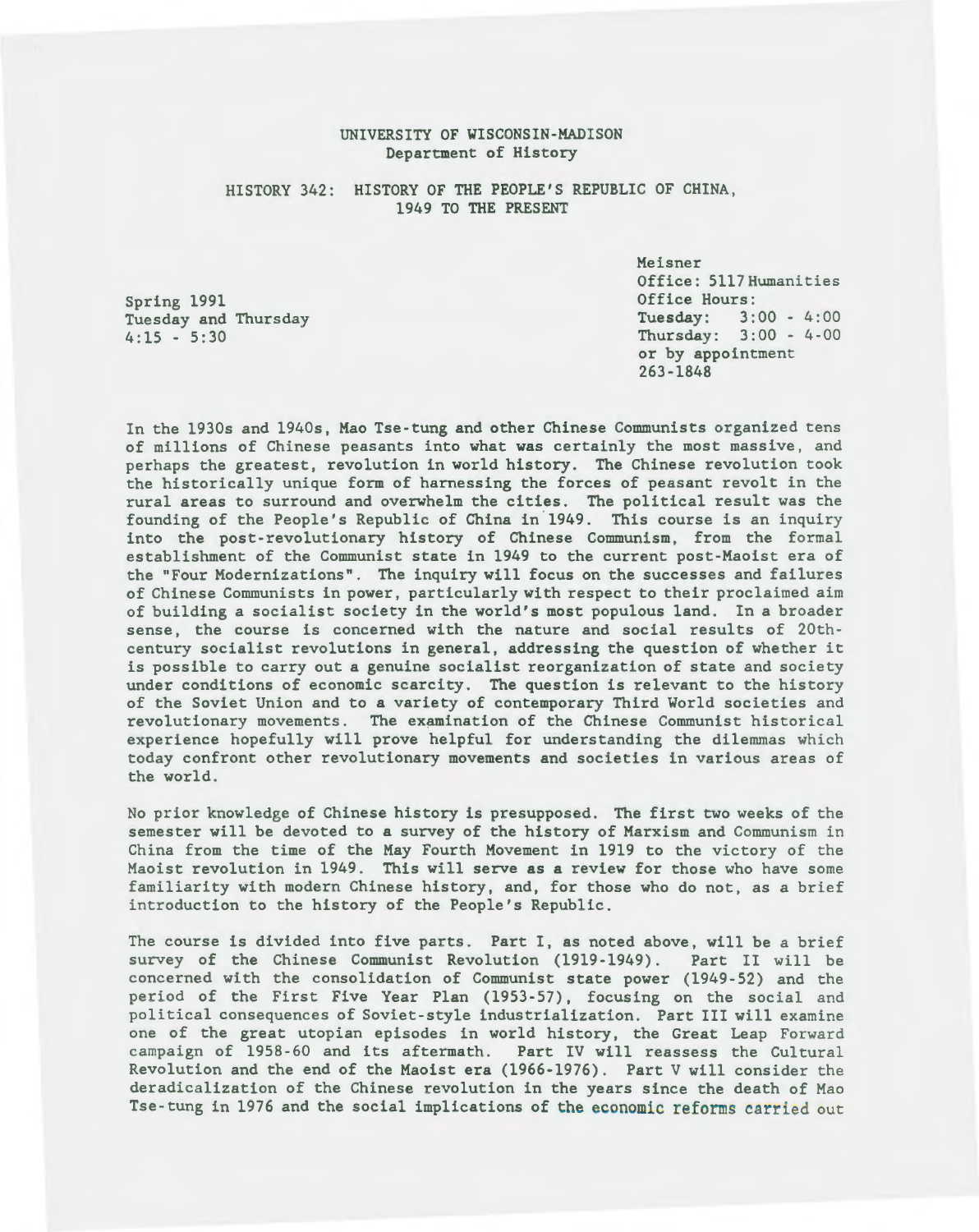by The Deng Xiaoping regime. In pursuing inquiries into these various eras , comparisons between Chinese history and the histories of other post-revolutionary societies (especially the Soviet Union) will be suggested in both lectures and readings .

In addition to the lectures and readings outlined below, there will be weekly one-hour discussion sections. Readings for the discussion sessions will be announced.

The main texts for the course are Carl Riskin, China's Political Economy (Oxford, 1987) and Maurice Meisner, Mao's China and After (The Free Press, 1986). These books are available for purchase in paperback editions at The University Bookstore and People's Bookstore. The latter offers a discount.

For those with a special interest in theoretical and ideological questions, a discussion section with Meisner on the history of Marxism in China will meet at times to be determined.

#### Course Requirements:

- 1. A mid-semester exam to be written in-class on Thursday March 21.
- 2. A final take-home examination based on the lectures and readings listed below. You will be asked to write two short essays, selected from six questions or topics. The exam questions will be distributed on May 9 and your essays will be due on or before May 14.
- 3 . A paper (about 10-12 typewritten pages) selected from one of the topics suggested on the appended pages. Other topics may be chosen in consultation with The TA. Papers are due on Thursday May 2.
- 4. Participation in discussion sessions on a reasonably regular basis.

#### Grading:

| Mid-semester exam:                    | 20%             |
|---------------------------------------|-----------------|
| Final take-home exam:                 | $30*$           |
| Paper:                                | 30 <sub>8</sub> |
| Participation in discussion sessions: | 20%             |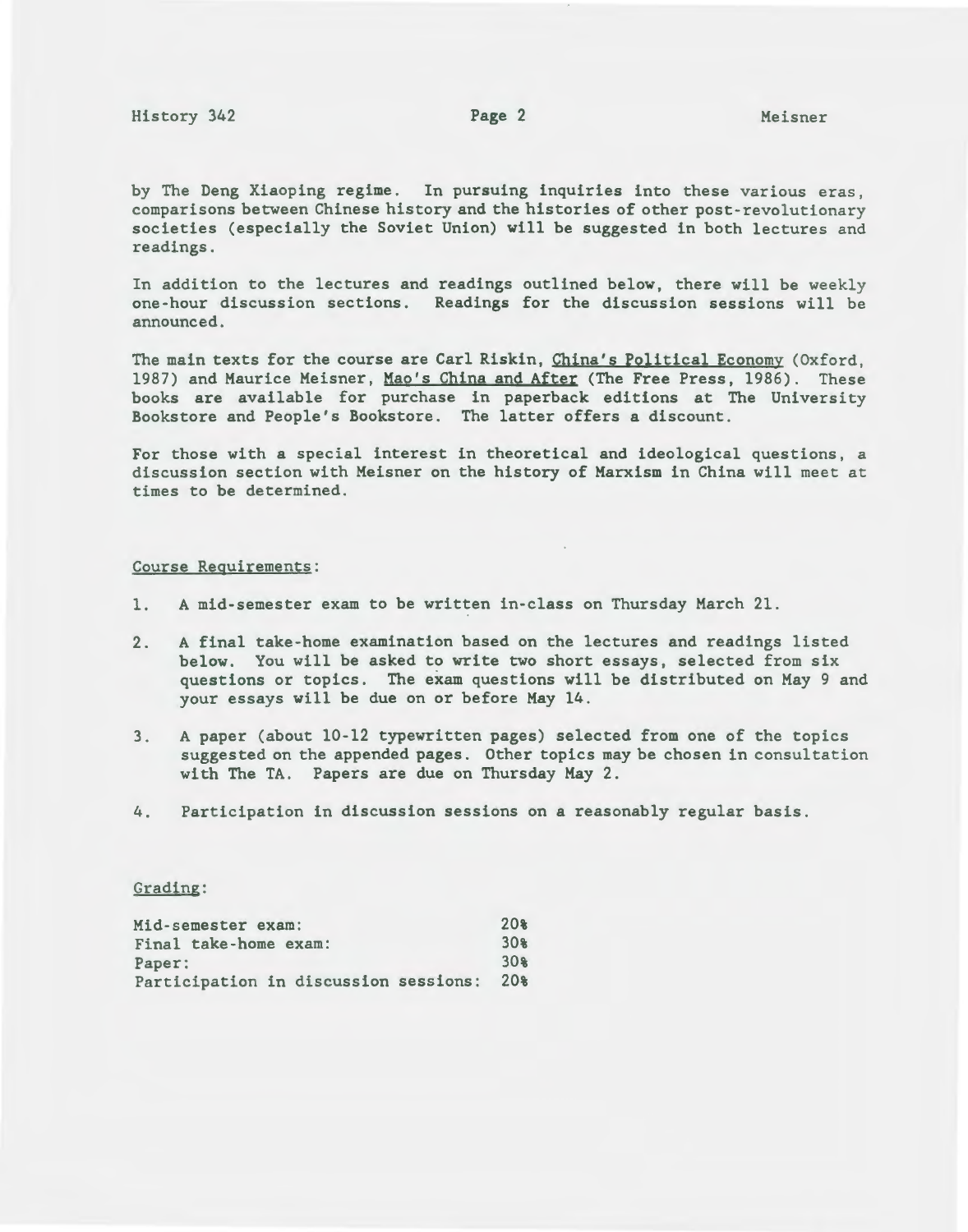# History 342 Page 3 Meisner

#### Lectures and Required Readings:

Part I: The Chinese Communist Revolution. 1919-1949 (Jan. 22 - Feb. 5)

Problems in the Study of Contemporary Chinese History

The Making of a Revolution Situation, China 1839-1919

The Introduction of Marxism and the Revolution of the 1920s

Maoism and Yenan Communism

Marxism, Leninism and Maoism

The Nature of the Chinese Communist Revolution

The Theory of "Peasant Nationalism": its implications for understanding post-1949 Chinese history

Bourgeois and Socialist Aspects of the Chinese Communist Revolution

#### Readings:

Maurice Meisner, Mao's China and After (The Free Press, 1986), chapters 1-4 (pp. 3-51)

Carl Riskin, China's Political Economy (Oxford, 1987), chapters 1 & 2 (pp. 1-37)

Part II: The New Regime and the First Five Year Plan, 1949-57 (Feb. 7 - Feb. 28)

Modernization, Revolution and Socialism

State and Class in the People's Republic

Repression, Terror and the Korean War

The Bourgeois Phase: Land Reform and National Capitalism

The First Five Year Plan: Economic Results and Social Consequences

The Agricultural Collectivization Campaign of 1955-56 and the Post-Maoist Critique of Collectivization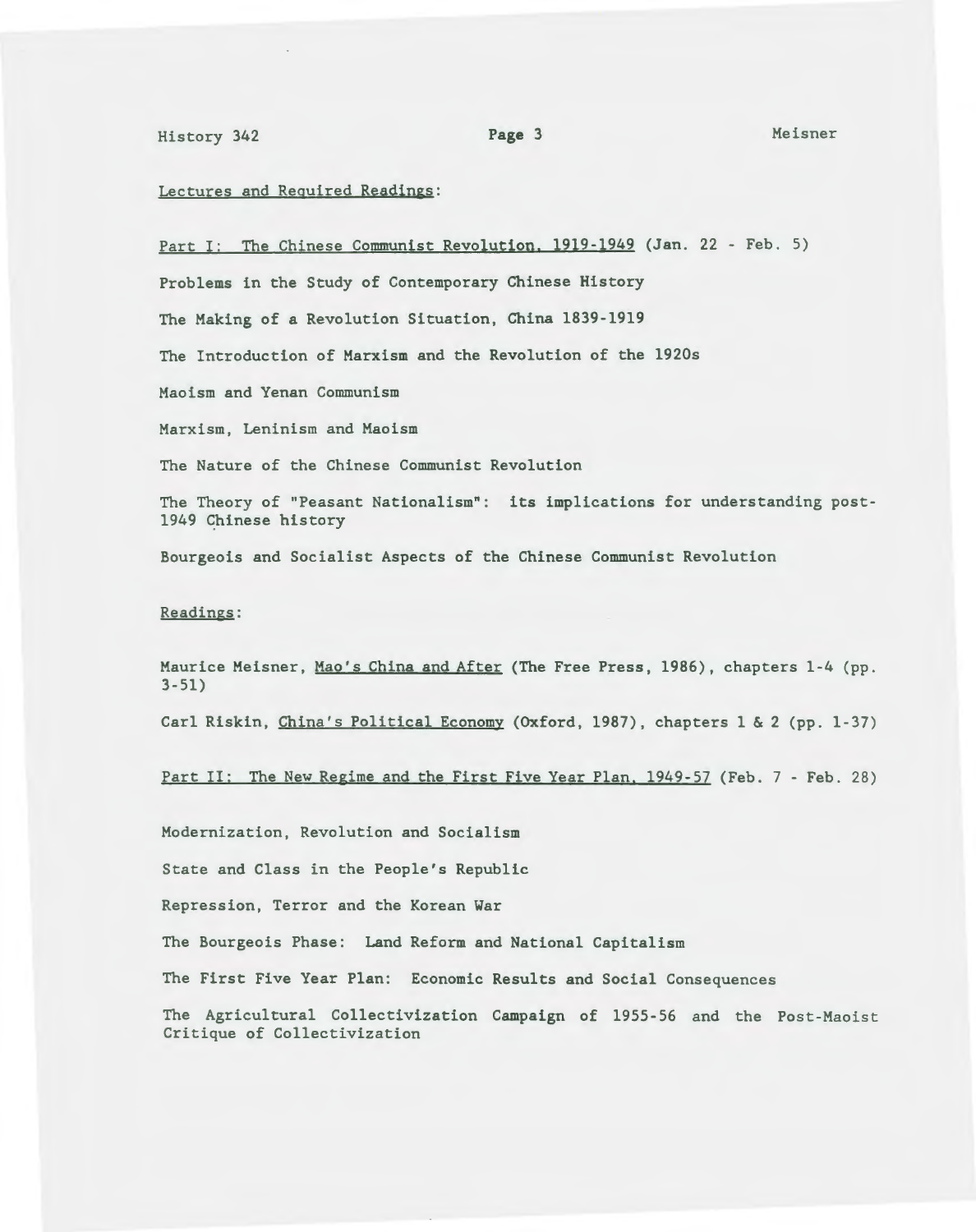## History 342 Page 4 Meisner

The Era of the "Hundred Flowers" (1956-57) The Anti-Rightist Witchhunt Socialism and Democracy

#### Readings:

Meisner, Mao's China and After, Chaps. 5-11 (pp. 55-203) Riskin, China's Political Economy, Chaps. 3-5 (pp. 38-113)

Part III: Late Maoism: The Great Leap (March 5-14)

Maoist Utopianism and the Theory of Permanent Revolution The Great Leap Forward Campaign, 1958-60 Economic and Political Consequences of the Great Leap The Liuist Interlude: prelude to the Cultural Revolution, 1961-65

## Readings:

Meisner, Mao's China and After, Chaps. 12-17 (pp. 204-306) Riskin, China's Political Economy, Chaps. 6-7 (pp. 114-183) Tuesday March 19: Review Session Thursday March 21: Mid-semester Exam

March 23 - April 1 - Spring Recess

Part IV: The "Cultural Revolution Decade". 1966-76 (April 2 - April 16)

The Concept of "Cultural Revolution" in Marxism, Leninism and Maoism Class Struggles and Political Conflicts, 1966-69 Results and Consequences of the Cultural Revolution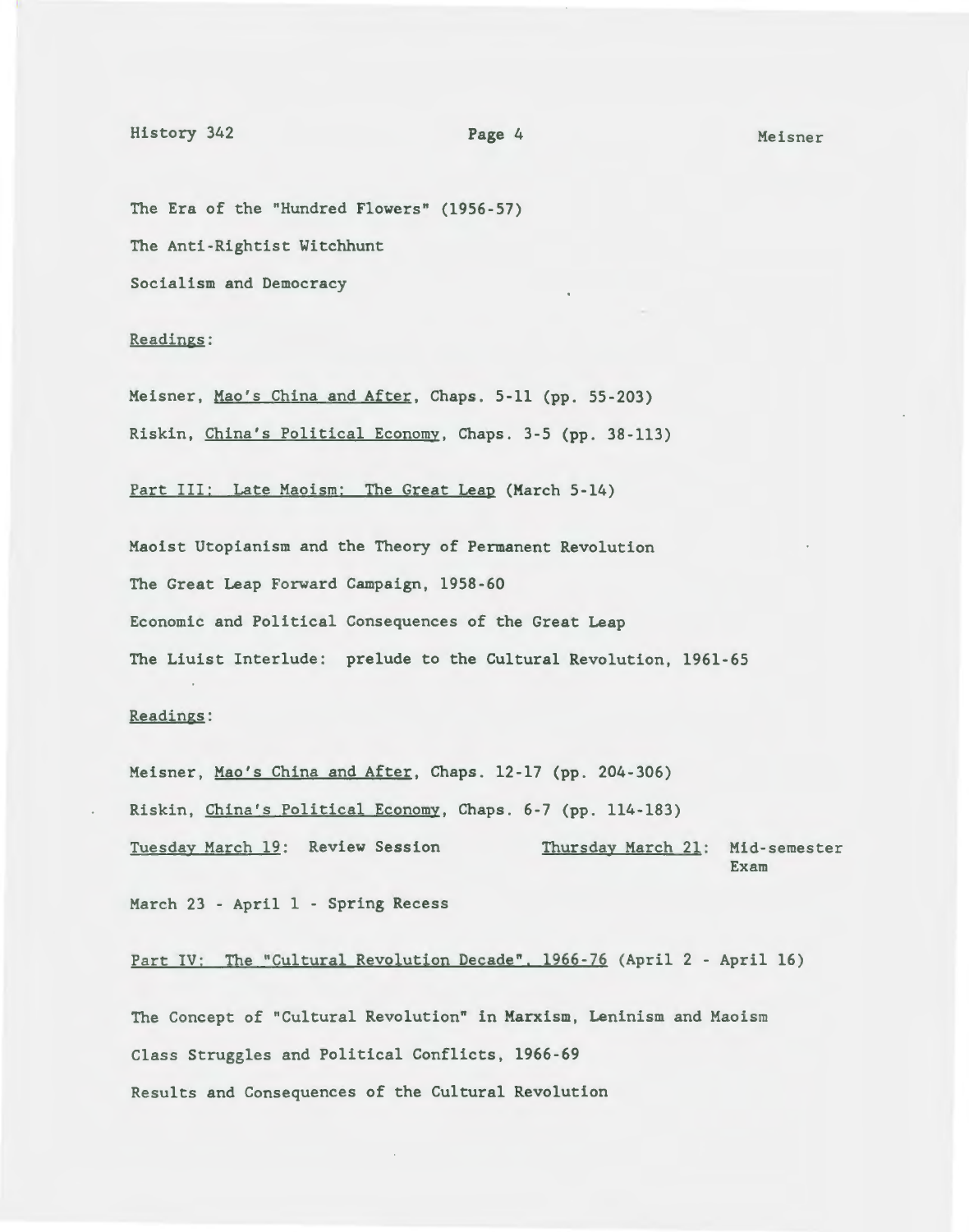## History 342 **Page 5** Meisner

"Ultra-Leftism" and Deradicalization: The Rise and Fall of the "Gang of Four" Maoism and Stalinism

Successes and Failures of the Maoist Era

Readings:

Meisner, Mao's China and After, Chaps. 18-21 (pp. 309-432) Riskin, China's Political Economy, Chaps. 8-10 (pp. 184-256)

Part V: Post-Mao China (April 18-May 9)

The Third Plenum and the Ascendance of Deng Xiaoping The Promise and the Fate of Socialist Democracy: the case of the Democracy Movement The Post-Mao Critique of Mao and Maoism The Ideology of Reform The Decollectivization of Agriculture The Reorganization of Industry and the Urban Working Class The Meaning of "Political Reform" Social Conservatism: the social consequences of the market Chinese Marxism in the Post-Maoist Era The Debate on Alienation Sexual Inequality in Post-Revolution China Bureaucratic Capitalism and Market Stalinism The Beijing Massacre: socio-economic origins and political implications The Future of Chinese Socialism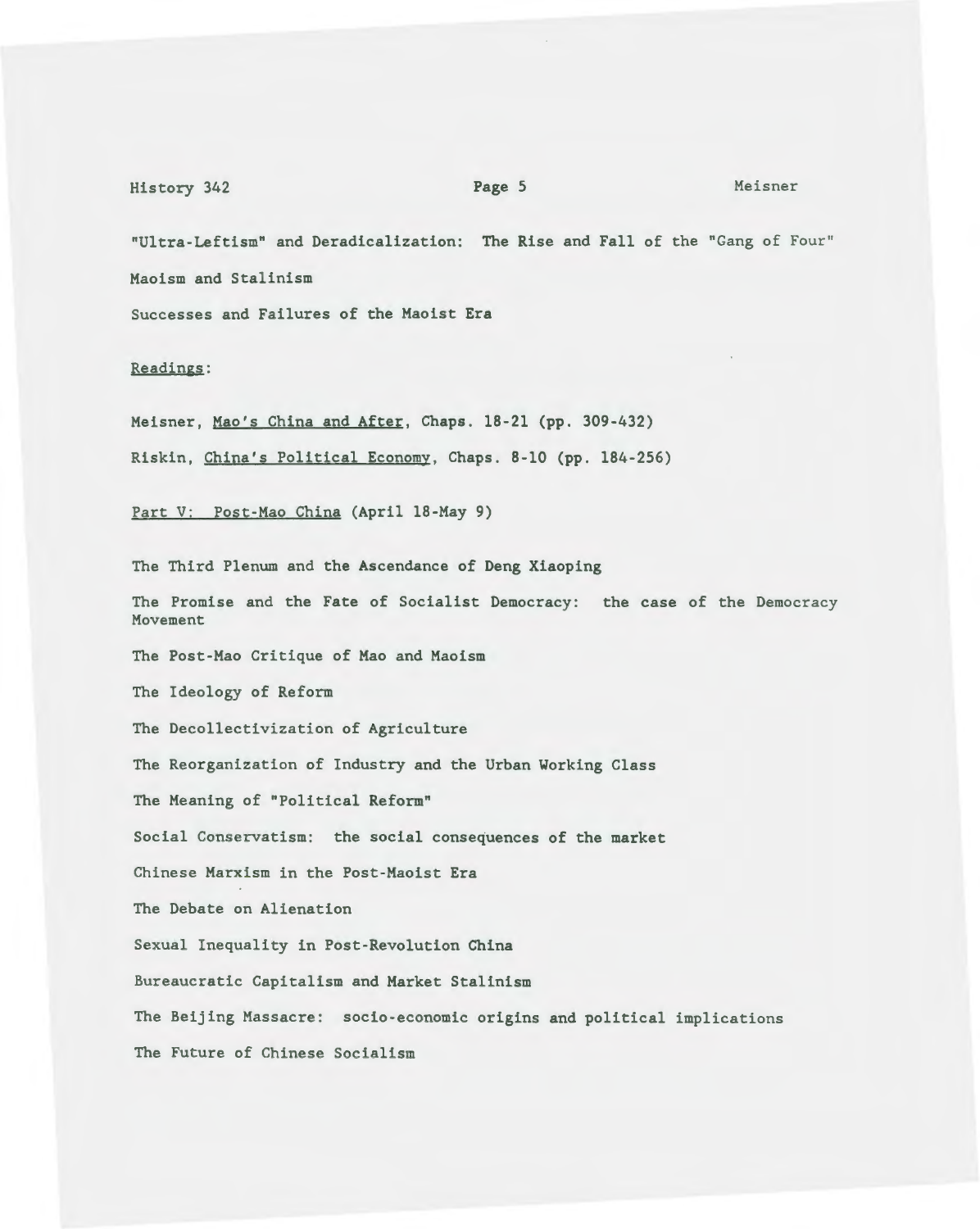History 342 **Page 6** Meisner

Readings:

Meisner, Mao's China and After, Chaps. 22-23 (pp. 435-489)

Riskin, China's Political Economy, Chaps. 11-15 (pp. 257-379)

#### Suggested Paper Topics and Readings

Essays should be reasonably concise (about 10 typewritten pages), well argued, and based on the critical reading of two of the listed books. Most of the books should be available on reserve in Helen C. White Library. Other topics can be chosen in consultation with the instructors.

1. The Nature of the Chinese Communist Revolution; a nationalist or a social revolution?

> Chalmers Johnson, Peasant Nationalism and Communist Power Mark Selden, The Yenan Way in Revolutionary China

2. The Character of the Kuomintang Regime--and why it collapsed.

Lloyd Eastman, The Abortive Revolution Suzanne Pepper, Civil War in China: The Political Struggle. 1945-49 Sterling Seagnore, The Soong Dynasty

3. Maoism as a Variant of Marxism-Leninism.

Benjamin Schwartz, Chinese Communism and the Rise of Mao Stuart Schram, The Political Thought of Mao Tse-tung Maurice Meisner, Marxism. Maoism. and Utopianism John B. Starr, Continuing The Revolution: The Political Thought of Mao Tse-tung

4. China and the Korean War.

Bruce Cummings, The Origins of the Korean War, 2 Vols. Allen Whiting, China Crosses the Yalu: The Decision to Enter the Korean War

5. The Nature of the Chinese Communist State.

Vivienne Shue, The Reach of the State Theda Skocpol, States and Social Revolution V. Nee and D. Mozingo (eds.), State and Society in Contemporary China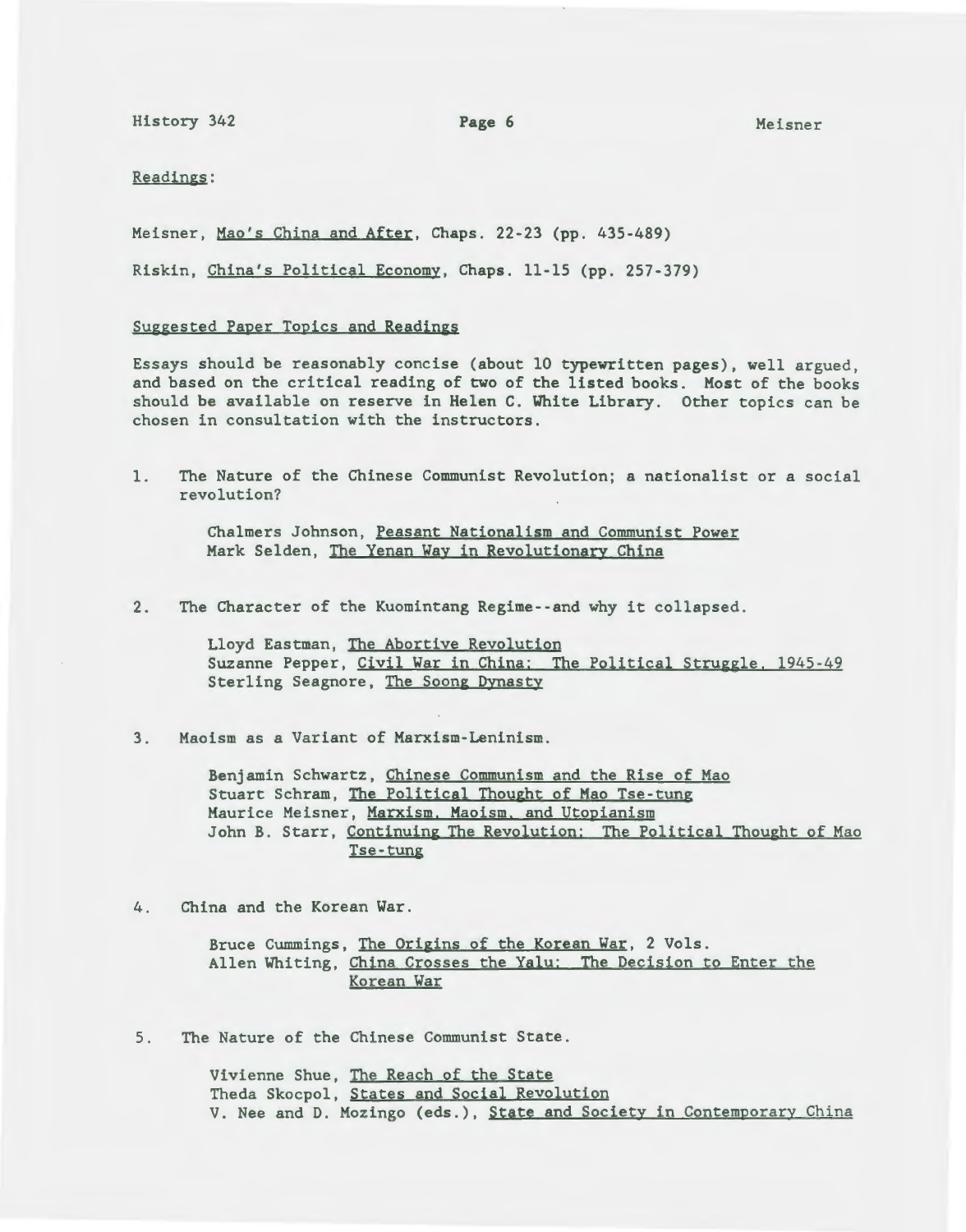Meisner

6. Industrialization during the Maoist Era.

Stephen Andors, China's Industrial Revolution Barry Richman, Industrial Society in Communist China Thomas Rawski, China's Transition to Industrialism

7. Industry in the Country Side.

Dwight Perkins (ed.), Rural Small-Scale Industry in the People's Republic of China Jon Sigurdson, Rural Industrialization in China

8. Women in China: Chinese Communism and Sexual Inequality.

Emily Honig & Gail Hershatter, Personal Voices: Chinese Women in the 1980s Delia Davin, Woman-Work: Women and the Party in Revolutionary China Elisabeth Croll, Femenism and Socialism in China Marilyn Young (ed.), Women in China Kay Ann Johnson, Woman. The Family and Peasant Revolution in China Judity Stacey, Patriarchy and Socialist Revolution in China Phyliss Andors, Unfinished Liberation of Chinese Women. 1949-80 Margery Wolb, Revolution Postponed: Women in Contemporary China

9. The Land Reform Campaigns .

William Hinton, Fanshen: A Documentary of Revolution in a Chinese Village C.K. Yang, A Chinese Village in Early Communist Transition John Wong, Land Reform in China: Institutional Transformation of Agriculture

10. Agricultural Collectivization.

Vivienne Shue, Peasant China in Transition William Hinton, Shenfan (1983), parts 1 and 2 (pp. 5-166)

11. Intellectuals in Communist China.

Jerome Grieder, Intellectuals and the State in Modern China Merle Goldman, China's Intellectuals: Advise and Dissent James McGough (ed.), Fei Hsiao-tung: The Dilemma of a Chinese Intellectual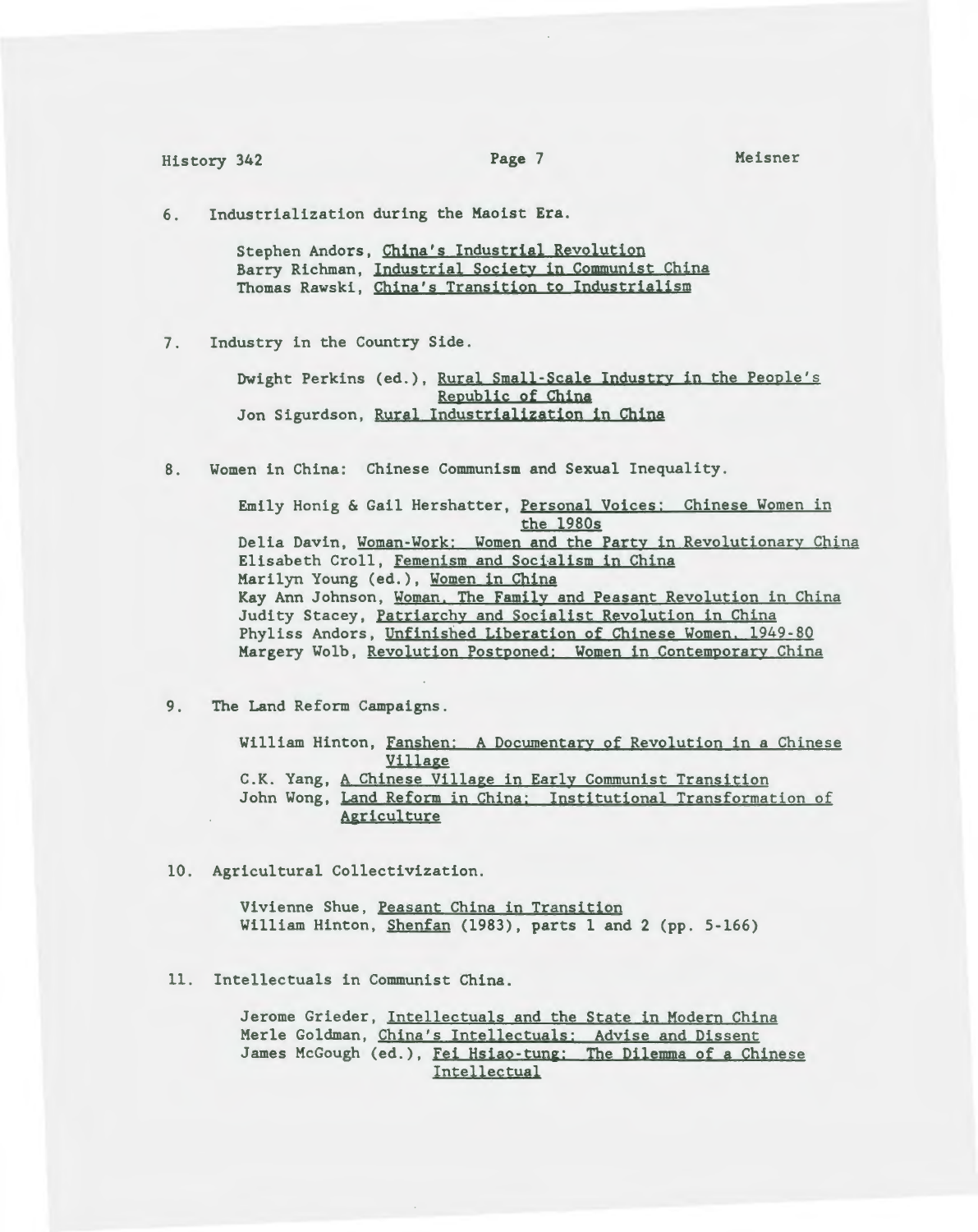History 342 **Page 8** Meisner

12. The Hundred Flowers Campaign.

Roderick MacFarquhar, The Origins of the Cultural Revolution. Vol. I: Contradictions Among the People, 1956-57 Roderick MacFarquhar (ed.), The Hundred Flowers Campaign and the Chinese Intellectuals

13. The Chinese Communist Bureaucracy.

Harry Harding, Organizing China: The Problem of Bureaucracy Richard Kraus, Class Conflict in Chinese Socialism

14. The Chinese Army (PLA).

John Gittings, The Role of the Chinese Army Ellis Joffe, Party and Army: Professionalism and Political Control in the Chinese Officer Corps Livio Maitan, Party. Army and Masses in China Ellis Joffe, The Chinese Army After Mao

15. The Cultural Revolution: Leaders and Masses.

Hung Yung Lee, The Politics of the Chinese Cultural Revolution Byung-joon Ahn, Chinese Politics and the Cultural Revolution Neale Hunter, Shanghai Journal Gao Yuan, Born Red: A Chronicle and the Cultural Revolution

16. Results of the Cultural Revolution.

Charles Bettelheim, Cultural Revolution and Industrial Organization in China Bill Brugger (ed.), China: The Impact of the Cultural Revolution Anne Thurston, Enemies of the People

17. The Red Guards: Social Composition and Political Aims.

|                    | Klaus Mehnert, Peking and the New Left: At Home and Abroad           |
|--------------------|----------------------------------------------------------------------|
|                    | Hong Yung Lee, The Politics of the Chinese Cultural Revolution       |
| Gao Yuan, Born Red |                                                                      |
|                    | Stanley Rosen, Red Guard Factionalism and the Cultural Revolution in |
|                    | Guangzhou (Canton)                                                   |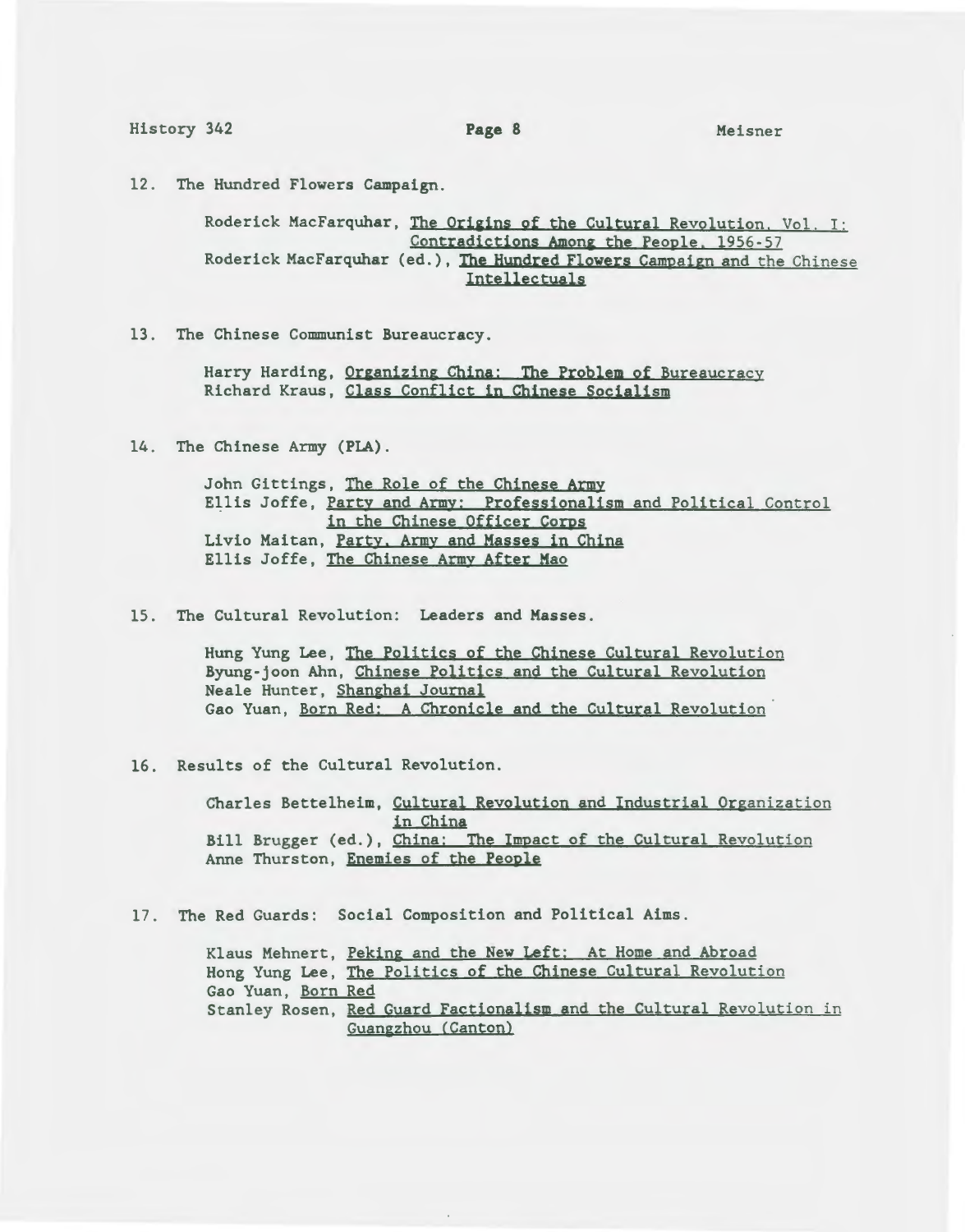Meisner

18. The Sino-Soviet Dispute.

John Gittings, The World and China. 1922-1972 Klaus Mehnert, Peking and Moscow Donald Zagoria, The Sino-Soviet Conflict. 1956-61 Mark Mancall, China at the Center

19. "Sent-Down" Youth.

Thomas P. Bernstein, Up to the Mountains and Down to the Villages: The Transfer of Youth from Urban to Rural China Stanley Rosen, The Role of Sent-Down Youth in the Chinese Cultural Revolution

20. Education in the Maoist and Post-Maoist Eras.

Jonathan Unger, Education Under Mao: Class and Competition in Canton Schools. 1960-1980 Suzanne Pepper, "Chinese Education After Mao: Two Steps Forward, Two Steps Back and Begin Again?" China Quarterly, pp. 1-65 Suzanne Pepper, China's Universities

21. The Democracy Movement of 1978-81

James D. Seymour (ed.), The Fifth Modernization: China's Human Rights Movement. 1978-79 Chen Erjin, China: Crossroads Socialism Roger Garside, Coming Alive, Chaps. 10-13 Gregor Benton (ed.), Wild Lilies. Poisonous Weeds: Dissident Voices from People's China

22. Post-Maoist Chinese Marxism.

Bill Brugger and David Kelly, Cbinese Marxism in The Post-Mao Era Su Shaozhi, Marxism in China Bill Brugger (ed.), Chinese Marxism in Flux. 1978-84 William Joseph, The Critique of Ultra-Leftism in China

23. Rural China.

Anita Chan, R. Madsen, and J. Unger, Chen Village Richard Madsen, Morality and Power in a Chinese Village Jan Myrdal, Report from a Chinese Village and Return to a Chinese Village